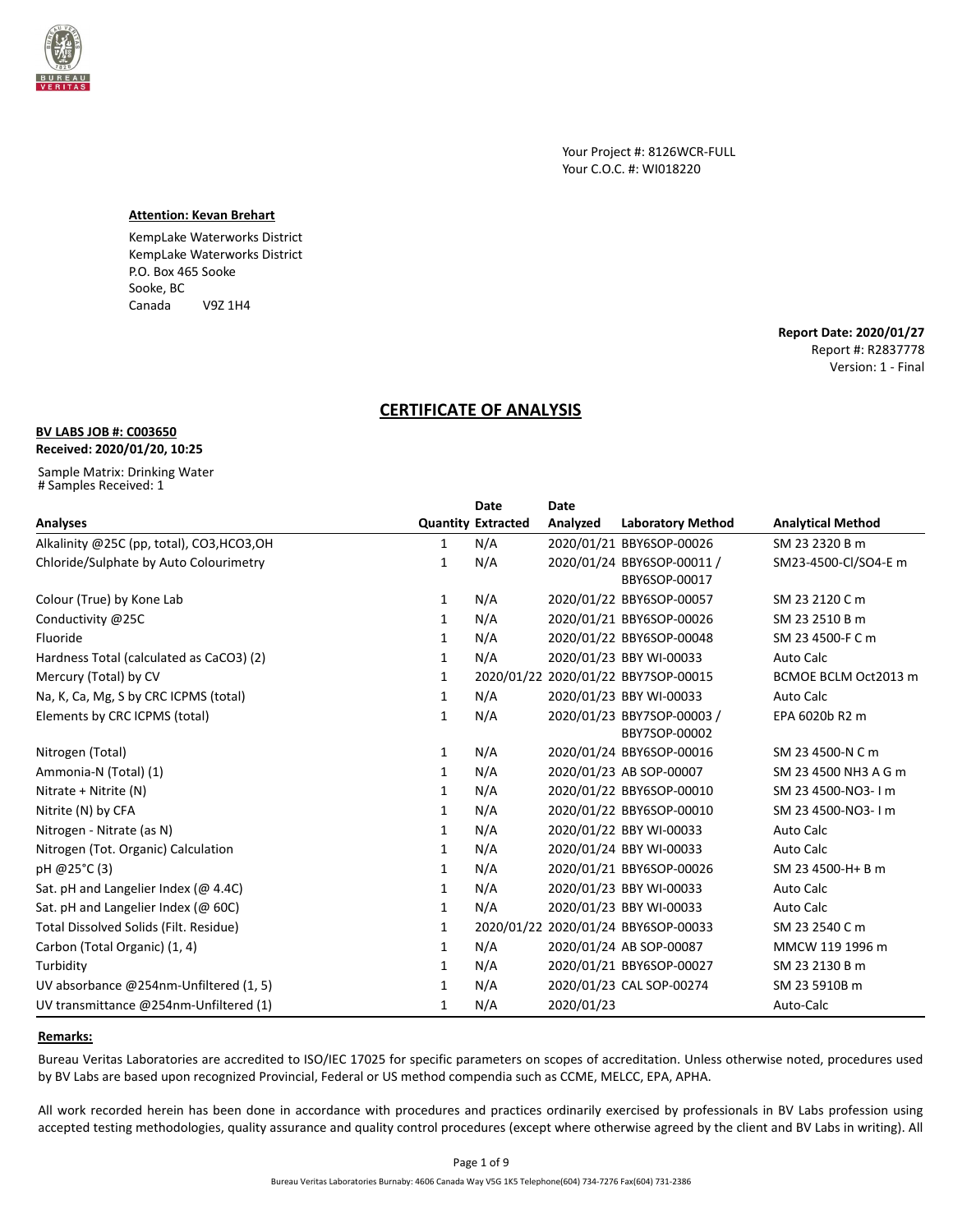

Your Project #: 8126WCR-FULL Your C.O.C. #: WI018220

#### **Attention: Kevan Brehart**

KempLake Waterworks District KempLake Waterworks District P.O. Box 465 Sooke Sooke, BC Canada V9Z 1H4

> **Report Date: 2020/01/27** Report #: R2837778 Version: 1 - Final

# **CERTIFICATE OF ANALYSIS**

#### **BV LABS JOB #: C003650**

#### **Received: 2020/01/20, 10:25**

data is in statistical control and has met quality control and method performance criteria unless otherwise noted. All method blanks are reported; unless indicated otherwise, associated sample data are not blank corrected. Where applicable, unless otherwise noted, Measurement Uncertainty has not been accounted for when stating conformity to the referenced standard.

BV Labs liability is limited to the actual cost of the requested analyses, unless otherwise agreed in writing. There is no other warranty expressed or implied. BV Labs has been retained to provide analysis of samples provided by the Client using the testing methodology referenced in this report. Interpretation and use of test results are the sole responsibility of the Client and are not within the scope of services provided by BV Labs, unless otherwise agreed in writing. BV Labs is not responsible for the accuracy or any data impacts, that result from the information provided by the customer or their agent.

Solid sample results, except biota, are based on dry weight unless otherwise indicated. Organic analyses are not recovery corrected except for isotope dilution methods.

Results relate to samples tested. When sampling is not conducted by BV Labs, results relate to the supplied samples tested.

This Certificate shall not be reproduced except in full, without the written approval of the laboratory.

Reference Method suffix "m" indicates test methods incorporate validated modifications from specific reference methods to improve performance.

\* RPDs calculated using raw data. The rounding of final results may result in the apparent difference.

(1) This test was performed by BV Labs Calgary Environmental

(2) "Total Hardness" was calculated from Total Ca and Mg concentrations and may be biased high (Hardness, or Dissolved Hardness, calculated from Dissolved Ca and Mg, should be used for compliance if available).

(3) The CCME method requires pH to be analysed within 15 minutes of sampling and therefore field analysis is required for compliance. All Laboratory pH analyses in this report are reported past the CCME holding time. Bureau Veritas Laboratories endeavours to analyze samples as soon as possible after receipt.

(4) TOC present in the sample should be considered as non-purgeable TOC.

(5) Sample(s) analyzed using methodologies that have been subjected to Bureau Veritas Laboratories' standard validation process for the submitted matrix however it is not an accredited method.

Encryption Key

Melissa McIntosh Trvm y. Project Manager 28 Jan 2020 10:22:55

Please direct all questions regarding this Certificate of Analysis to your Project Manager. Customer Solutions, Western Canada Customer Experience Team Email: customersolutionswest@bvlabs.com Phone# (604) 734 7276

====================================================================

BV Labs has procedures in place to guard against improper use of the electronic signature and have the required "signatories", as per ISO/IEC 17025, signing the reports. For Service Group specific validation please refer to the Validation Signature Page.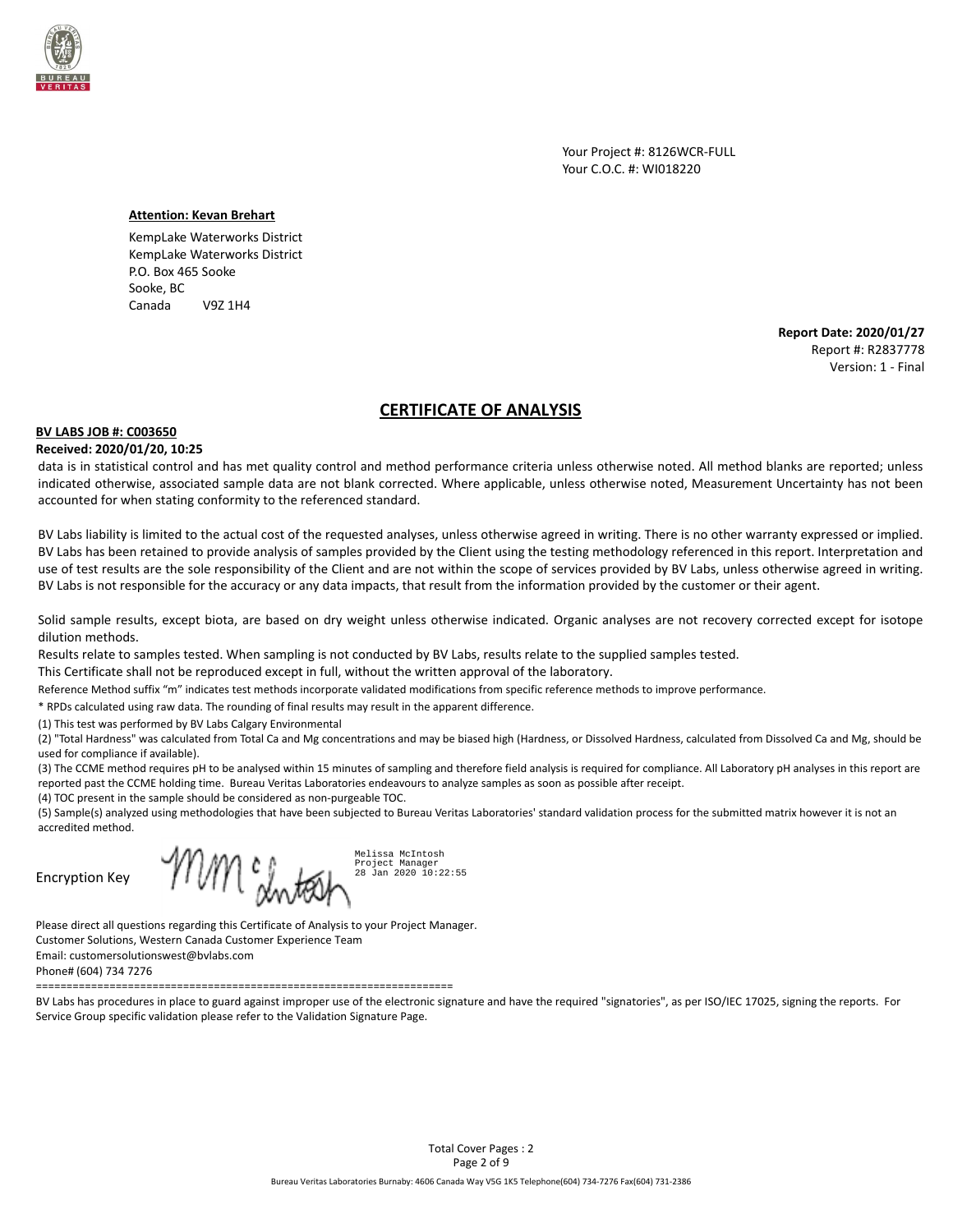

# **BV Labs ID** XG1566 **Sampling Date** 2020/01/20<br>2020/01/20 **Pampling Date**  09:30 **COC Number** WI018220 **UNITS MAC AO OG 8126 WCR-FULL RDL QC Batch Misc. Inorganics** UV absorbance (254nm) AU/cm - - - 0.154 0.010 9742072 **ANIONS** Nitrite (N) | mg/L | 1 | - | - | <0.0050 |0.0050 |9740991 **Calculated Parameters** Total Hardness (CaCO3) | mg/L | - | - | - | 20.8 | 0.50 | 9738228 Nitrate (N) | mg/L | 10 | - | - | 0.377 | 0.020 | 9738231 Total Organic Nitrogen (N)  $\begin{vmatrix} mg/L \end{vmatrix}$  -  $\begin{vmatrix} -1 \end{vmatrix}$  -  $\begin{vmatrix} 0.247 \end{vmatrix}$  0.020 9738232 Transmittance at 254nm  $\sqrt{3}$  /cm  $\sqrt{2}$  -  $\sqrt{2}$  -  $\sqrt{2}$  70.2  $\sqrt{2}$  N/A  $\sqrt{2}$  9738236 **Misc. Inorganics** Conductivity uS/cm - - - 100 2.0 9739882 pH pH - - 7.0:10.5 7.33 N/A 9739879 Total Organic Carbon (C)  $mg/L$  - - - - 5.6 0.50 9741276 Total Dissolved Solids | mg/L | - | - | - | 74 | 10 | 9740577 **Anions** Alkalinity (PP as CaCO3) | mg/L | - | - | - | <1.0 | 1.0 | 9739885 Alkalinity (Total as CaCO3) | mg/L | - | - | - | 21 | 1.0 | 9739885 Bicarbonate (HCO3) mg/L - - - 25 1.0 9739885 Carbonate (CO3)  $mg/L$  - - - - <1.0 1.0 9739885 Dissolved Fluoride (F)  $\begin{array}{c|c|c|c|c|c|c|c|c} \hline \text{mg/L} & \text{ng/L} & 1.5 & - & - & - & - & - & - & 0.050 & 0.050 & 9740279 \ \hline \end{array}$ Hydroxide (OH)  $mg/L$  - - - - - - - - - - 1.0 9739885 Dissolved Chloride (Cl)  $mg/L$  - 250 - 16 1.0 9741907 Dissolved Sulphate (SO4) | mg/L | - | 500 | - | 2.4 | 1.0 | 9741907 **MISCELLANEOUS** True Colour Col. Unit - 15 - 6.6 5.0 9740591 **Nutrients** Total Ammonia (N)  $mg/L$  - - - 0.025 0.015 9741187 Nitrate plus Nitrite (N) | mg/L | - | - | - | 0.377 | 0.020 | 9740989 Total Nitrogen (N) mg/L - - - 0.649 0.020 9742028 **Physical Properties** Turbidity  $\vert$  NTU see remark see remark see remark 2.5  $\vert$  0.10 9739436 **Elements** Total Mercury (Hg) | ug/L | 1 | - | - | <0.0020 |0.0020 |9740297 No Fill No Exceedance Grey Exceeds 1 criteria policy/level Black Exceeds both criteria/levels RDL = Reportable Detection Limit

## **VIHA PKG, SURFACE WATER - BURNABY (DRINKING WATER)**

N/A = Not Applicable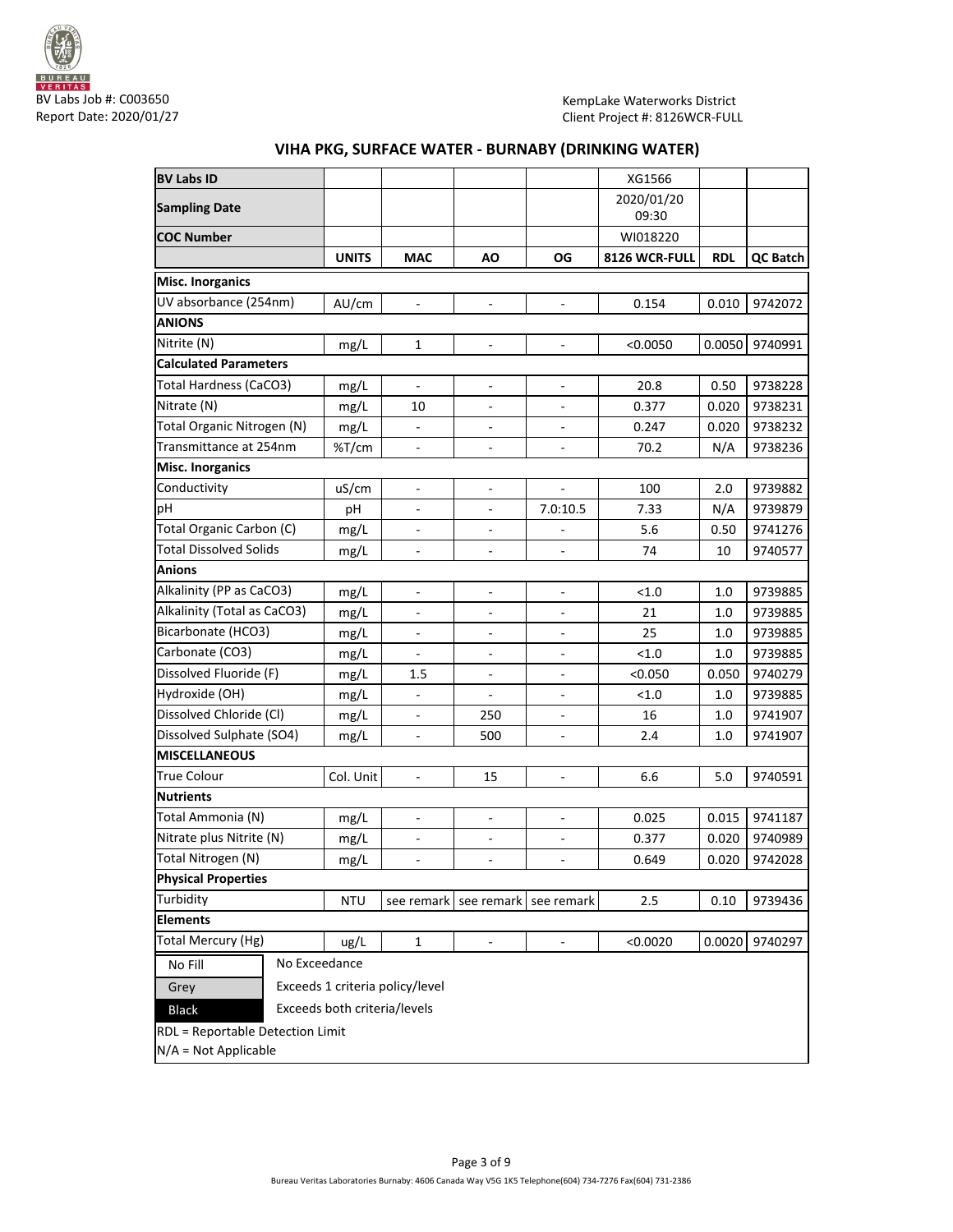

| <b>BV Labs ID</b>                |                                 |                          |                              |                              | XG1566        |            |               |
|----------------------------------|---------------------------------|--------------------------|------------------------------|------------------------------|---------------|------------|---------------|
|                                  |                                 |                          |                              |                              | 2020/01/20    |            |               |
| <b>Sampling Date</b>             |                                 |                          |                              |                              | 09:30         |            |               |
| COC Number                       |                                 |                          |                              |                              | WI018220      |            |               |
|                                  | <b>UNITS</b>                    | <b>MAC</b>               | ΑO                           | OG                           | 8126 WCR-FULL | <b>RDL</b> | QC Batch      |
| <b>Total Metals by ICPMS</b>     |                                 |                          |                              |                              |               |            |               |
| Total Aluminum (Al)              | ug/L                            | $\Box$                   | $\overline{\phantom{a}}$     | 100                          | 168           | 3.0        | 9740061       |
| Total Antimony (Sb)              | ug/L                            | 6                        | ÷,                           | $\overline{\phantom{a}}$     | < 0.50        | 0.50       | 9740061       |
| Total Arsenic (As)               | ug/L                            | 10                       |                              |                              | < 0.10        | 0.10       | 9740061       |
| Total Barium (Ba)                | ug/L                            | 1000                     | $\overline{\phantom{a}}$     | $\overline{\phantom{a}}$     | 1.9           | 1.0        | 9740061       |
| Total Beryllium (Be)             | ug/L                            | $\overline{\phantom{m}}$ | $\overline{\phantom{0}}$     | $\overline{\phantom{a}}$     | < 0.10        | 0.10       | 9740061       |
| Total Bismuth (Bi)               | ug/L                            | $\overline{\phantom{a}}$ | $\overline{\phantom{a}}$     | $\overline{\phantom{a}}$     | < 1.0         | 1.0        | 9740061       |
| Total Boron (B)                  | ug/L                            | 5000                     | ÷,                           | $\overline{\phantom{a}}$     | $50$          | 50         | 9740061       |
| Total Cadmium (Cd)               | ug/L                            | 5                        |                              |                              | < 0.010       | 0.010      | 9740061       |
| Total Chromium (Cr)              | ug/L                            | 50                       |                              |                              | < 1.0         | 1.0        | 9740061       |
| Total Cobalt (Co)                | ug/L                            |                          | ÷                            | $\overline{\phantom{a}}$     | < 0.20        | 0.20       | 9740061       |
| Total Copper (Cu)                | ug/L                            | 2000                     | 1000                         | $\overline{\phantom{a}}$     | 42.2          | 0.20       | 9740061       |
| Total Iron (Fe)                  | ug/L                            | $\overline{\phantom{a}}$ | 300                          |                              | 225           | 5.0        | 9740061       |
| Total Lead (Pb)                  | ug/L                            | 5                        |                              |                              | 0.33          | 0.20       | 9740061       |
| Total Manganese (Mn)             | ug/L                            | 120                      | 20                           | $\frac{1}{2}$                | 20.4          | 1.0        | 9740061       |
| Total Molybdenum (Mo)            | ug/L                            | $\overline{\phantom{m}}$ | $\overline{\phantom{a}}$     | $\blacksquare$               | < 1.0         | 1.0        | 9740061       |
| Total Nickel (Ni)                | ug/L                            | $\blacksquare$           | $\overline{\phantom{a}}$     | $\overline{\phantom{a}}$     | < 1.0         | 1.0        | 9740061       |
| Total Selenium (Se)              | ug/L                            | 50                       |                              |                              | < 0.10        | 0.10       | 9740061       |
| Total Silicon (Si)               | ug/L                            |                          | ÷,                           |                              | 3740          | 100        | 9740061       |
| Total Silver (Ag)                | ug/L                            |                          | ÷,                           | $\frac{1}{2}$                | < 0.020       | 0.020      | 9740061       |
| Total Strontium (Sr)             | ug/L                            | 7000                     | $\overline{\phantom{a}}$     | $\overline{\phantom{a}}$     | 14.6          | 1.0        | 9740061       |
| Total Thallium (Tl)              | ug/L                            | $\blacksquare$           | $\overline{\phantom{m}}$     | $\overline{\phantom{a}}$     | < 0.010       | 0.010      | 9740061       |
| Total Tin (Sn)                   | ug/L                            |                          |                              |                              | 5.0           | 5.0        | 9740061       |
| Total Titanium (Ti)              | ug/L                            | $\overline{\phantom{a}}$ | $\qquad \qquad \blacksquare$ | $\overline{\phantom{a}}$     | 8.1           | 5.0        | 9740061       |
| Total Uranium (U)                | ug/L                            | 20                       | $\frac{1}{2}$                | $\overline{\phantom{a}}$     | < 0.10        | 0.10       | 9740061       |
| Total Vanadium (V)               | ug/L                            | $\blacksquare$           | $\blacksquare$               | $\Box$                       | 5.0           | 5.0        | 9740061       |
| Total Zinc (Zn)                  | ug/L                            | $\blacksquare$           | 5000                         | $\qquad \qquad \blacksquare$ | 9.2           | 5.0        | 9740061       |
| Total Zirconium (Zr)             | ug/L                            | $\overline{\phantom{m}}$ |                              |                              | 0.18          | 0.10       | 9740061       |
| Total Calcium (Ca)               | mg/L                            |                          |                              |                              | 4.78          |            | 0.050 9738229 |
| Total Magnesium (Mg)             | mg/L                            |                          | $\qquad \qquad \blacksquare$ |                              | 2.16          | 0.050      | 9738229       |
| Total Potassium (K)              | mg/L                            | $\overline{\phantom{a}}$ | $\blacksquare$               | $\overline{\phantom{a}}$     | 0.425         | 0.050      | 9738229       |
| Total Sodium (Na)                | mg/L                            | $\overline{\phantom{a}}$ | 200                          | $\overline{\phantom{a}}$     | 11.0          | 0.050      | 9738229       |
| Total Sulphur (S)                | mg/L                            |                          |                              |                              | < 3.0         | 3.0        | 9738229       |
| No Fill                          | No Exceedance                   |                          |                              |                              |               |            |               |
| Grey                             | Exceeds 1 criteria policy/level |                          |                              |                              |               |            |               |
| <b>Black</b>                     | Exceeds both criteria/levels    |                          |                              |                              |               |            |               |
| RDL = Reportable Detection Limit |                                 |                          |                              |                              |               |            |               |

# **VIHA PKG, SURFACE WATER - BURNABY (DRINKING WATER)**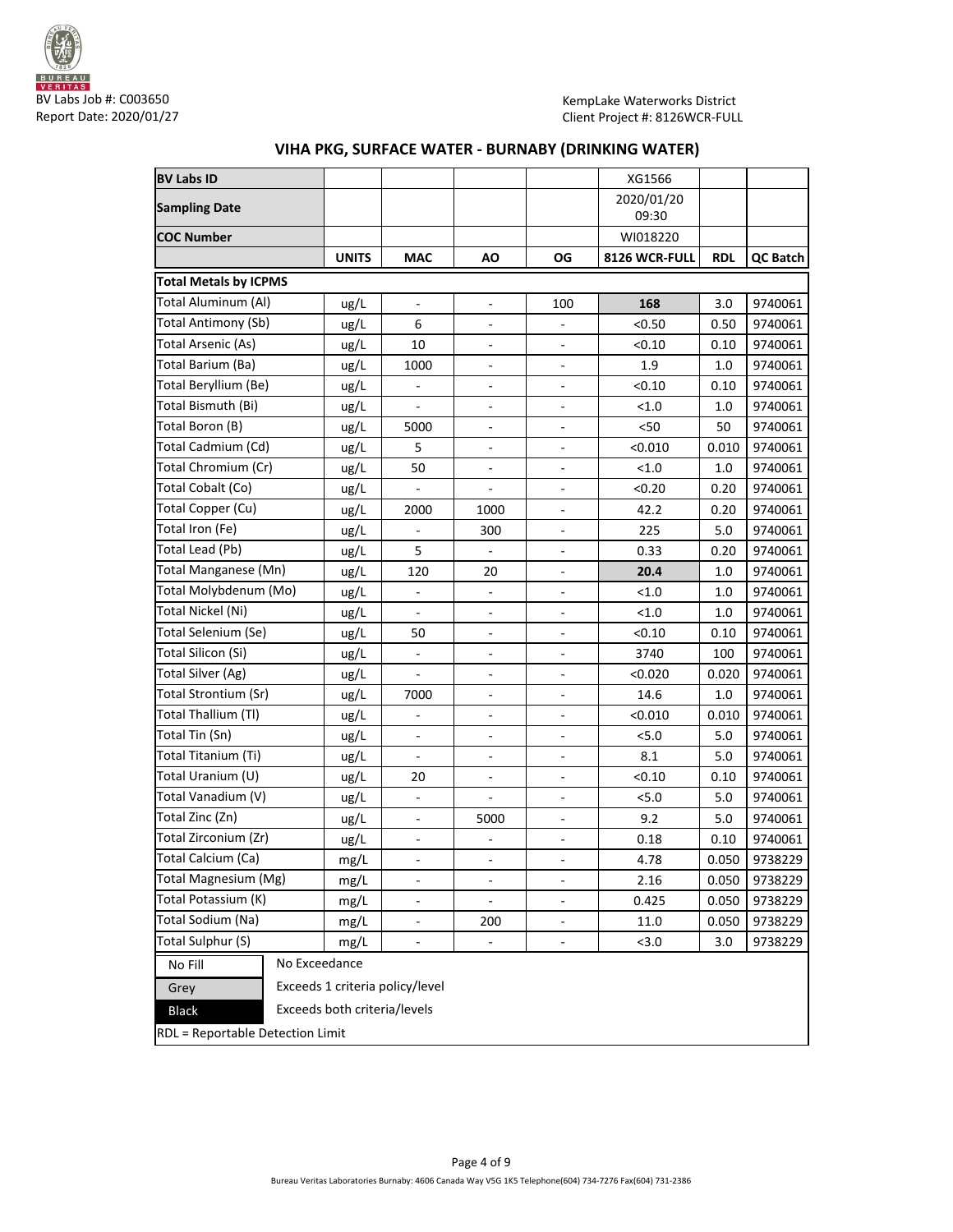

KempLake Waterworks District Client Project #: 8126WCR-FULL

# **VIHA PKG, SURFACE WATER - BURNABY (DRINKING WATER)**

| <b>BV Labs ID</b>                |                              |                                 |            |           |     | XG1566        |                |                 |
|----------------------------------|------------------------------|---------------------------------|------------|-----------|-----|---------------|----------------|-----------------|
| <b>Sampling Date</b>             |                              |                                 |            |           |     | 2020/01/20    |                |                 |
|                                  |                              |                                 |            |           |     | 09:30         |                |                 |
| <b>COC Number</b>                |                              |                                 |            |           |     | WI018220      |                |                 |
|                                  |                              | <b>UNITS</b>                    | <b>MAC</b> | <b>AO</b> | OG. | 8126 WCR-FULL | <b>RDL</b>     | <b>QC Batch</b> |
| <b>Calculated Parameters</b>     |                              |                                 |            |           |     |               |                |                 |
| Langelier Index (@ 4.4C)         |                              | N/A                             |            |           |     | $-2.56$       |                | 9738235         |
| Langelier Index (@ 60C)          |                              | N/A                             | ۰          |           |     | $-1.52$       | N/A            | 9738237         |
|                                  | Saturation pH (@ 4.4C)       |                                 | -          | ٠         |     | 9.89          | N/A            | 9738235         |
| Saturation pH (@ 60C)            |                              | N/A                             | -          |           |     | 8.85          | N/A<br>9738237 |                 |
| No Fill                          |                              | No Exceedance                   |            |           |     |               |                |                 |
| Grey                             |                              | Exceeds 1 criteria policy/level |            |           |     |               |                |                 |
| <b>Black</b>                     | Exceeds both criteria/levels |                                 |            |           |     |               |                |                 |
| RDL = Reportable Detection Limit |                              |                                 |            |           |     |               |                |                 |
| $N/A = Not Applicable$           |                              |                                 |            |           |     |               |                |                 |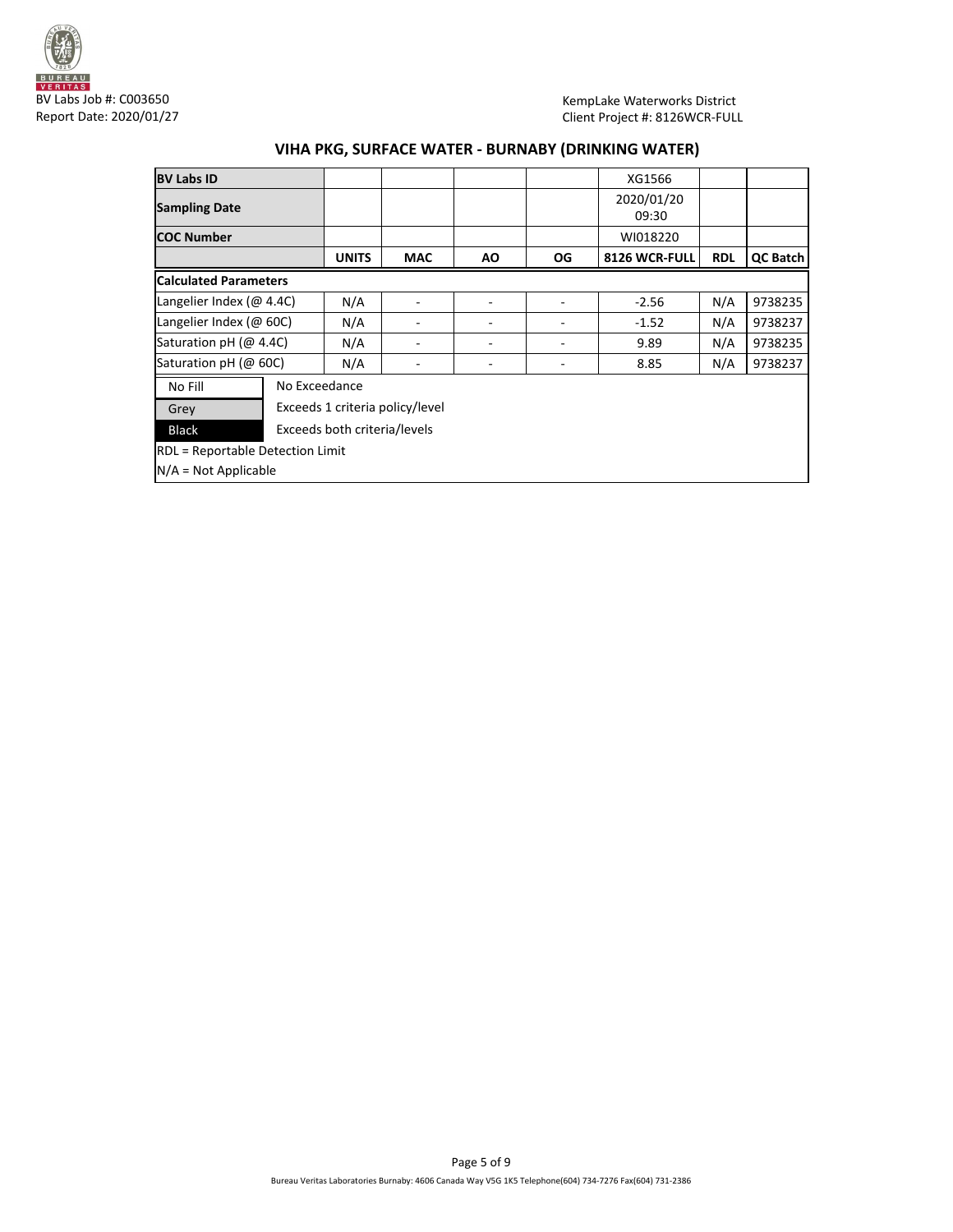

KempLake Waterworks District Client Project #: 8126WCR-FULL

# **GENERAL COMMENTS**

MAC,AO,OG: The guidelines that have been included in this report have been taken from the Canadian Drinking Water Quality Summary Table,June 2019.

Criteria A = Maximum Acceptable Concentration (MAC) / Criteria B = Aesthetic Objectives (AO) / Criteria C = Operational Guidance Values (OG) It is recommended to consult these guidelines when interpreting your data since there are non-numerical guidelines that are not included on this report.

Turbidity Guidelines:

1. Chemically assisted filtration: less than or equal to 0.3 NTU in 95% of the measurements or 95% of the time each month. Shall not exceed 1.0 NTU at any time.

2. Slow sand / diatomaceous earth filtration: less than or equal to 1.0 NTU in 95% of the measurements or 95% of the time each month. Shall not exceed 3.0 NTU at any time.

3. Membrane filtration: less than or equal to 0.1 NTU in 99% of the measurements made or at least 99% of the time each calendar month. Shall not exceed 0.3 NTU at any time.

4. To ensure effectiveness of disinfection and for good operation of the distribution system, it is recommended that water entering the distribution system have turbidity levels of 1.0 NTU or less.

Measurement of Uncertainty has not been accounted for when stating conformity to the selected criteria, where applicable.

**Results relate only to the items tested.**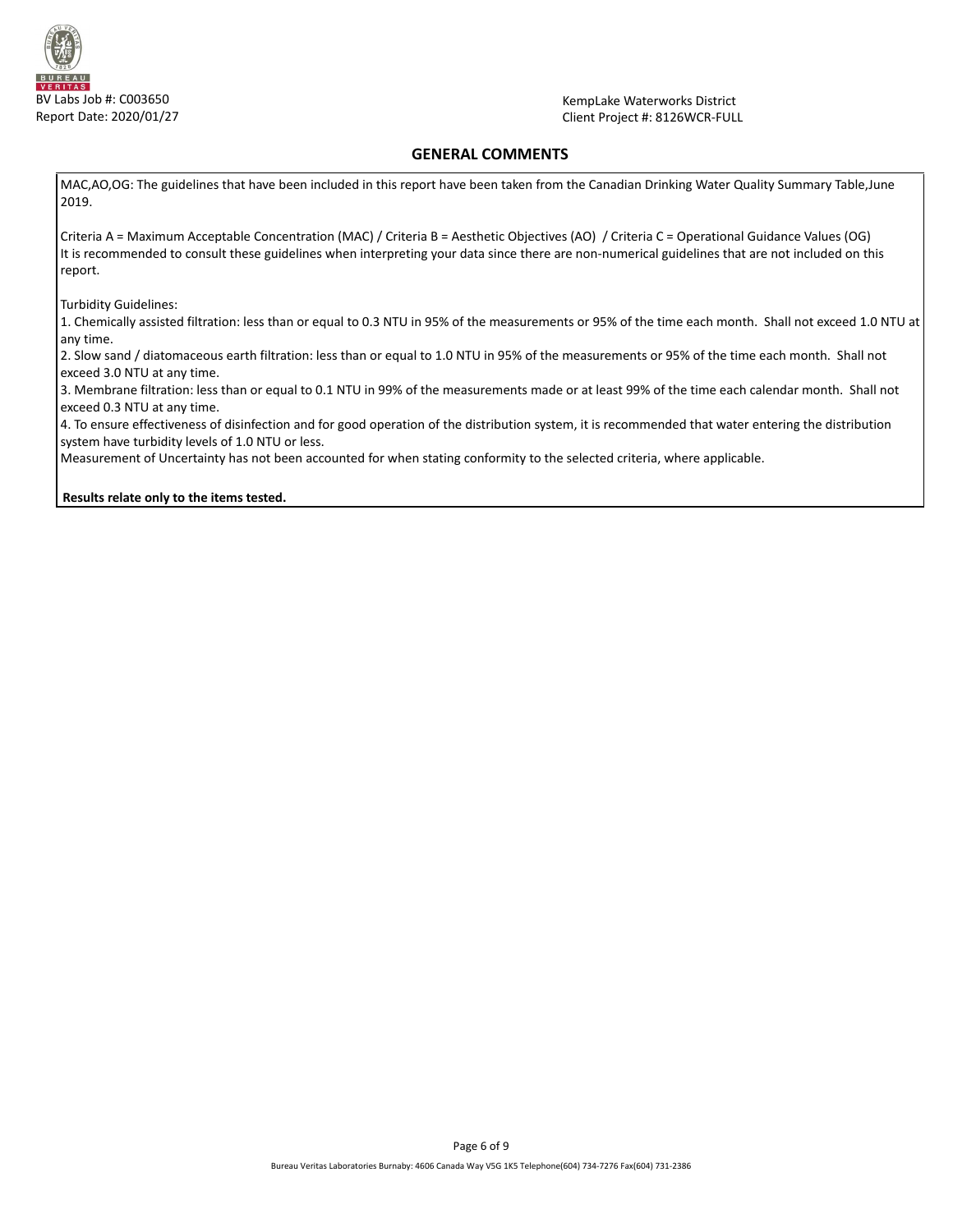

KempLake Waterworks District

|                 |                             |            |            | <b>Matrix Spike</b> |            | <b>Spiked Blank</b><br><b>Method Blank</b> |         |              | <b>RPD</b> |                  |
|-----------------|-----------------------------|------------|------------|---------------------|------------|--------------------------------------------|---------|--------------|------------|------------------|
| <b>QC Batch</b> | Parameter                   | Date       | % Recovery | <b>QC Limits</b>    | % Recovery | <b>QC Limits</b>                           | Value   | <b>UNITS</b> | Value (%)  | <b>QC Limits</b> |
| 9739436         | Turbidity                   | 2020/01/21 |            |                     | 101        | $80 - 120$                                 | < 0.10  | <b>NTU</b>   | 11         | 20               |
| 9739879         | pH                          | 2020/01/21 |            |                     | 102        | $97 - 103$                                 |         |              | 0.71       | N/A              |
| 9739882         | Conductivity                | 2020/01/21 |            |                     | 99         | $80 - 120$                                 | 2.0     | uS/cm        | 5.5        | 10               |
| 9739885         | Alkalinity (PP as CaCO3)    | 2020/01/21 |            |                     |            |                                            | $<1.0$  | mg/L         | ${\sf NC}$ | 20               |
| 9739885         | Alkalinity (Total as CaCO3) | 2020/01/21 | 96         | $80 - 120$          | 95         | $80 - 120$                                 | < 1.0   | mg/L         | 3.0        | 20               |
| 9739885         | Bicarbonate (HCO3)          | 2020/01/21 |            |                     |            |                                            | < 1.0   | mg/L         | $3.0\,$    | 20               |
| 9739885         | Carbonate (CO3)             | 2020/01/21 |            |                     |            |                                            | < 1.0   | mg/L         | ${\sf NC}$ | 20               |
| 9739885         | Hydroxide (OH)              | 2020/01/21 |            |                     |            |                                            | < 1.0   | mg/L         | <b>NC</b>  | 20               |
| 9740061         | Total Aluminum (Al)         | 2020/01/23 | 99         | $80 - 120$          | 103        | $80 - 120$                                 | < 3.0   | ug/L         |            |                  |
| 9740061         | <b>Total Antimony (Sb)</b>  | 2020/01/23 | 103        | $80 - 120$          | 100        | $80 - 120$                                 | < 0.50  | ug/L         |            |                  |
| 9740061         | <b>Total Arsenic (As)</b>   | 2020/01/23 | 105        | $80 - 120$          | 100        | $80 - 120$                                 | < 0.10  | ug/L         |            |                  |
| 9740061         | Total Barium (Ba)           | 2020/01/23 | 101        | $80 - 120$          | 102        | $80 - 120$                                 | < 1.0   | ug/L         |            |                  |
| 9740061         | Total Beryllium (Be)        | 2020/01/23 | 101        | $80 - 120$          | 101        | $80 - 120$                                 | < 0.10  | ug/L         |            |                  |
| 9740061         | Total Bismuth (Bi)          | 2020/01/23 | 96         | $80 - 120$          | 104        | $80 - 120$                                 | < 1.0   | ug/L         |            |                  |
| 9740061         | Total Boron (B)             | 2020/01/23 | 102        | $80 - 120$          | 103        | $80 - 120$                                 | $50$    | ug/L         |            |                  |
| 9740061         | Total Cadmium (Cd)          | 2020/01/23 | 100        | $80 - 120$          | 100        | $80 - 120$                                 | < 0.010 | ug/L         |            |                  |
| 9740061         | Total Chromium (Cr)         | 2020/01/23 | 95         | $80 - 120$          | 102        | $80 - 120$                                 | < 1.0   | ug/L         |            |                  |
| 9740061         | Total Cobalt (Co)           | 2020/01/23 | 92         | $80 - 120$          | 99         | $80 - 120$                                 | < 0.20  | ug/L         |            |                  |
| 9740061         | Total Copper (Cu)           | 2020/01/23 | 89         | $80 - 120$          | 101        | $80 - 120$                                 | < 0.20  | ug/L         |            |                  |
| 9740061         | Total Iron (Fe)             | 2020/01/23 | 98         | $80 - 120$          | 107        | $80 - 120$                                 | 5.0     | ug/L         |            |                  |
| 9740061         | Total Lead (Pb)             | 2020/01/23 | 100        | $80 - 120$          | 105        | $80 - 120$                                 | < 0.20  | ug/L         | 0.98       | 20               |
| 9740061         | Total Manganese (Mn)        | 2020/01/23 | 96         | $80 - 120$          | 103        | $80 - 120$                                 | < 1.0   | ug/L         |            |                  |
| 9740061         | Total Molybdenum (Mo)       | 2020/01/23 | 104        | $80 - 120$          | 104        | $80 - 120$                                 | < 1.0   | ug/L         |            |                  |
| 9740061         | Total Nickel (Ni)           | 2020/01/23 | 94         | $80 - 120$          | 102        | $80 - 120$                                 | < 1.0   | ug/L         |            |                  |
| 9740061         | Total Selenium (Se)         | 2020/01/23 | 103        | $80 - 120$          | 101        | $80 - 120$                                 | < 0.10  | ug/L         |            |                  |
| 9740061         | Total Silicon (Si)          | 2020/01/23 | NC         | $80 - 120$          | 102        | $80 - 120$                                 | < 100   | ug/L         |            |                  |
| 9740061         | Total Silver (Ag)           | 2020/01/23 | 96         | $80 - 120$          | 101        | $80 - 120$                                 | < 0.020 | ug/L         |            |                  |
| 9740061         | Total Strontium (Sr)        | 2020/01/23 | 103        | $80 - 120$          | 102        | $80 - 120$                                 | < 1.0   | ug/L         |            |                  |
| 9740061         | Total Thallium (TI)         | 2020/01/23 | 99         | $80 - 120$          | 103        | $80 - 120$                                 | < 0.010 | ug/L         |            |                  |
| 9740061         | Total Tin (Sn)              | 2020/01/23 | 101        | $80 - 120$          | 104        | $80 - 120$                                 | 5.0     | ug/L         |            |                  |
| 9740061         | Total Titanium (Ti)         | 2020/01/23 | 84         | $80 - 120$          | 103        | $80 - 120$                                 | 5.0     | ug/L         |            |                  |
| 9740061         | Total Uranium (U)           | 2020/01/23 | 101        | $80 - 120$          | 104        | $80 - 120$                                 | < 0.10  | ug/L         |            |                  |
| 9740061         | Total Vanadium (V)          | 2020/01/23 | 98         | $80 - 120$          | 102        | $80 - 120$                                 | 5.0     | ug/L         |            |                  |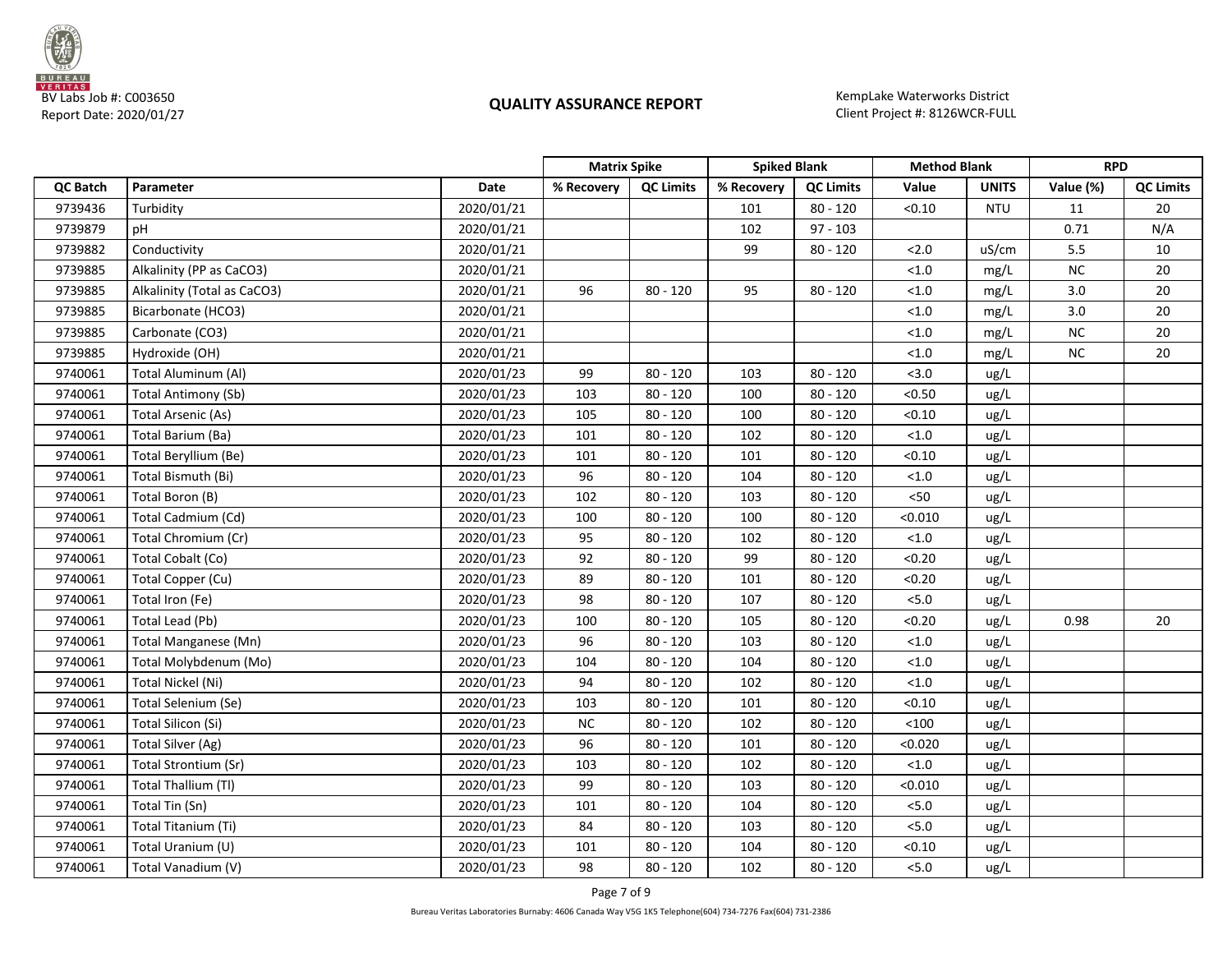

# BV Labs Job #: C003650<br>Report Date: 2020/01/27 **Client Project #: 8126WCR-FULL** Report Date: 2020/01/27

KempLake Waterworks District

|          |                               |            | <b>Matrix Spike</b> |                  |            | <b>Spiked Blank</b> |          | <b>Method Blank</b> |           | <b>RPD</b>       |  |
|----------|-------------------------------|------------|---------------------|------------------|------------|---------------------|----------|---------------------|-----------|------------------|--|
| QC Batch | Parameter                     | Date       | % Recovery          | <b>QC Limits</b> | % Recovery | <b>QC Limits</b>    | Value    | <b>UNITS</b>        | Value (%) | <b>QC Limits</b> |  |
| 9740061  | Total Zinc (Zn)               | 2020/01/23 | 97                  | $80 - 120$       | 102        | $80 - 120$          | 5.0      | ug/L                |           |                  |  |
| 9740061  | Total Zirconium (Zr)          | 2020/01/23 | 103                 | $80 - 120$       | 101        | $80 - 120$          | < 0.10   | ug/L                |           |                  |  |
| 9740279  | Dissolved Fluoride (F)        | 2020/01/22 | 96                  | 80 - 120         | 98         | $80 - 120$          | < 0.050  | mg/L                | <b>NC</b> | 20               |  |
| 9740297  | Total Mercury (Hg)            | 2020/01/22 | 91                  | $80 - 120$       | 90         | $80 - 120$          | < 0.0020 | ug/L                | NC        | 20               |  |
| 9740577  | <b>Total Dissolved Solids</b> | 2020/01/24 |                     |                  | 99         | $80 - 120$          | $<$ 10   | mg/L                | 2.1       | 20               |  |
| 9740591  | <b>True Colour</b>            | 2020/01/22 |                     |                  | 104        | $80 - 120$          | < 5.0    | Col. Unit           | NC        | 20               |  |
| 9740989  | Nitrate plus Nitrite (N)      | 2020/01/22 |                     |                  | 108        | $80 - 120$          | < 0.020  | mg/L                |           |                  |  |
| 9740991  | Nitrite (N)                   | 2020/01/22 |                     |                  | 105        | $80 - 120$          | < 0.0050 | mg/L                |           |                  |  |
| 9741187  | Total Ammonia (N)             | 2020/01/23 | 100                 | 80 - 120         | 104        | $80 - 120$          | < 0.015  | mg/L                | NC        | 20               |  |
| 9741276  | Total Organic Carbon (C)      | 2020/01/24 | 110                 | $80 - 120$       | 112        | $80 - 120$          | < 0.50   | mg/L                | NC        | 20               |  |
| 9741907  | Dissolved Chloride (CI)       | 2020/01/23 | 95                  | $80 - 120$       | 101        | $80 - 120$          | < 1.0    | mg/L                | 16        | 20               |  |
| 9741907  | Dissolved Sulphate (SO4)      | 2020/01/23 | 92                  | 80 - 120         | 101        | $80 - 120$          | < 1.0    | mg/L                | 11        | 20               |  |
| 9742028  | Total Nitrogen (N)            | 2020/01/24 |                     |                  | 100        | $80 - 120$          | < 0.020  | mg/L                |           |                  |  |
| 9742072  | UV absorbance (254nm)         | 2020/01/23 |                     |                  | 99         | N/A                 | < 0.010  | AU/cm               | 0.52      | 20               |  |

N/A = Not Applicable

Duplicate: Paired analysis of a separate portion of the same sample. Used to evaluate the variance in the measurement.

Matrix Spike: A sample to which a known amount of the analyte of interest has been added. Used to evaluate sample matrix interference.

Spiked Blank: A blank matrix sample to which a known amount of the analyte, usually from a second source, has been added. Used to evaluate method accuracy.

Method Blank: A blank matrix containing all reagents used in the analytical procedure. Used to identify laboratory contamination.

NC (Matrix Spike): The recovery in the matrix spike was not calculated. The relative difference between the concentration in the parent sample and the spike amount was too small to permit a reliable recovery calculation (matrix spike concentration was less than the native sample concentration)

NC (Duplicate RPD): The duplicate RPD was not calculated. The concentration in the sample and/or duplicate was too low to permit a reliable RPD calculation (absolute difference <= 2x RDL).